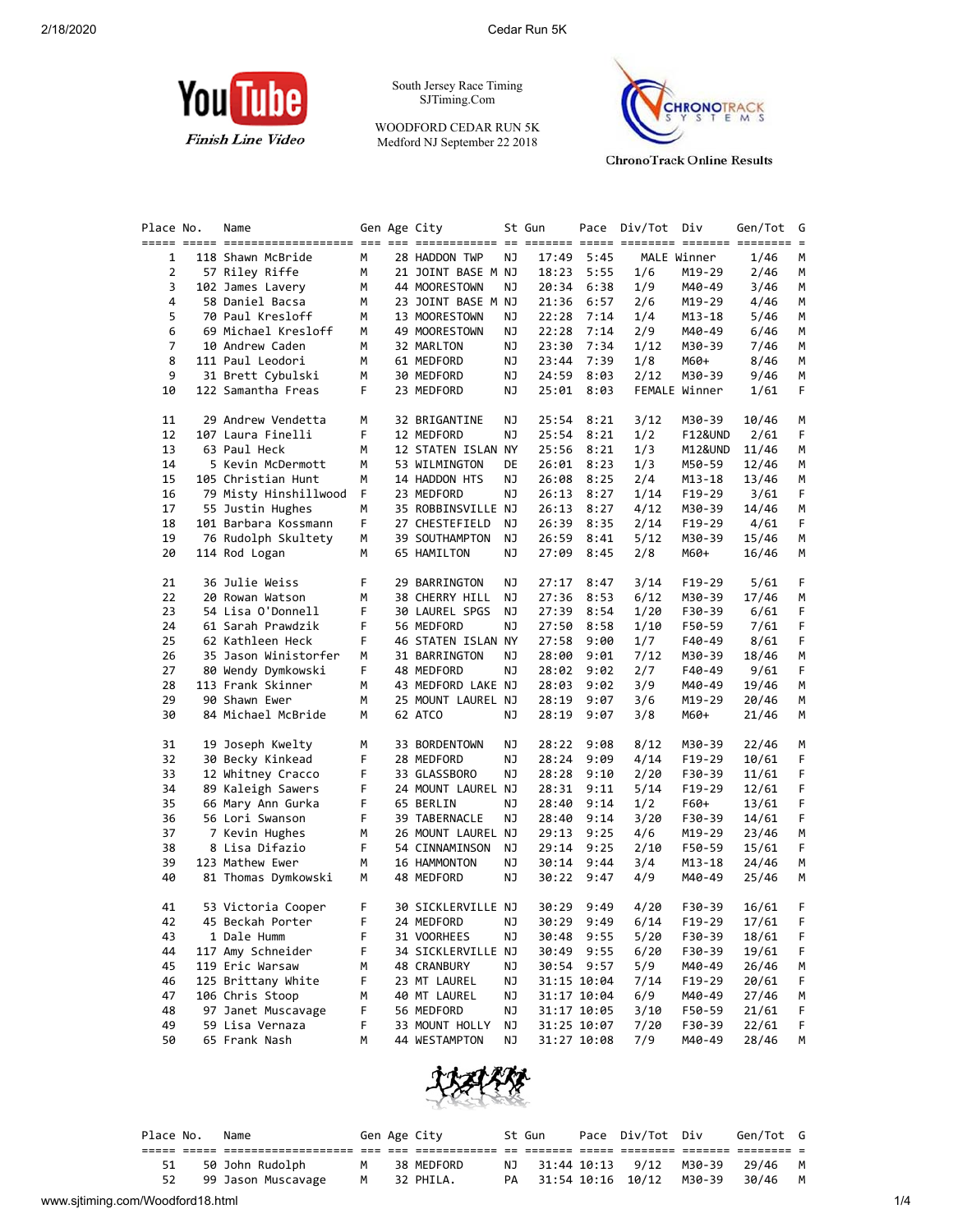| 2/18/2020 |  |  |  |
|-----------|--|--|--|

## 2020 Cedar Run 5K

| 53  | 108 Robert Zmirich       | М | 60 MT LAUREL       | ΝJ        | 32:04 10:20 |             | 4/8   | M60+       | 31/46 | м |
|-----|--------------------------|---|--------------------|-----------|-------------|-------------|-------|------------|-------|---|
| 54  | 92 Ryan Moll             | M | 41 FOLSOM          | PA        |             | 32:13 10:22 | 8/9   | M40-49     | 32/46 | M |
| 55  | 115 Lauren Whitney       | F | 38 MEDFORD         | ΝJ        | 32:27 10:27 |             | 8/20  | F30-39     | 23/61 | F |
| 56  | 120 Simrun Sobti         | F | 16 MEDFORD         | ΝJ        |             | 32:47 10:34 | 1/5   | F13-18     | 24/61 | F |
| 57  | 91 Jaclyn Goodballet     | F | 37 FOLSOM          | PA        | 32:56 10:36 |             | 9/20  | F30-39     | 25/61 | F |
| 58  | 68 Kelsey Miller         | F | 24 FRANKLIN PAR NJ |           |             | 33:20 10:44 | 8/14  | $F19-29$   | 26/61 | F |
| 59  | 72 Trish Houck           | F | 53 PHILA           | PA        |             | 33:35 10:49 | 4/10  | F50-59     | 27/61 | F |
| 60  | 51 Alyssa Caldini        | F | 13 MEDFORD         | ΝJ        | 33:55 10:55 |             | 2/5   | $F13 - 18$ | 28/61 | F |
|     |                          |   |                    |           |             |             |       |            |       |   |
| 61  | 15 Angela Wilson         | F | 38 GLENDORA        | ΝJ        | 33:55 10:55 |             | 10/20 | F30-39     | 29/61 | F |
| 62  | 109 Laurie Reyes         | F | 47 MT LAUREL       | ΝJ        | 34:00 10:57 |             | 3/7   | F40-49     | 30/61 | F |
| 63  | 52 Andre Caldini         | M | 46 MEDFORD         | ΝJ        |             | 34:07 10:59 | 9/9   | M40-49     | 33/46 | M |
| 64  | 23 Sherl Ruscansky       | F | 40 MARLTON         | ΝJ        |             | 34:09 11:00 | 4/7   | $F40-49$   | 31/61 | F |
| 65  | 104 Pete Townshend       | М | 60 MEDFORD         | ΝJ        |             | 34:35 11:08 | 5/8   | M60+       | 34/46 | М |
| 66  | 46 Christina Rinehimer F |   | 38 HADDON TWP      | ΝJ        |             | 35:06 11:18 | 11/20 | F30-39     | 32/61 | F |
| 67  | 44 Emily Beus            | F | 34 OAKLYN          | ΝJ        |             | 35:06 11:18 | 12/20 | F30-39     | 33/61 | F |
| 68  | 103 Diana Nolan          | F | 58 MEDFORD         | ΝJ        |             | 35:20 11:23 | 5/10  | F50-59     | 34/61 | F |
| 69  | 38 Matthew Caldwell      | М | 50 PHILA           | PA        |             | 35:23 11:24 | 2/3   | M50-59     | 35/46 | М |
| 70  | 28 Ron Enfield           | M | 73 CHERRY HILL     | ΝJ        |             | 35:23 11:24 | 6/8   | M60+       | 36/46 | M |
|     |                          |   |                    |           |             |             |       |            |       |   |
| 71  | 40 William Sholinsky     | М | 9 CHERRY HILL      | ΝJ        |             | 36:09 11:39 | 2/3   | M12&UND    | 37/46 | м |
| 72  |                          | F | 40 MEDFORD         | ΝJ        |             |             | 5/7   | F40-49     | 35/61 | F |
| 73  | 127 Missy Urban          | F |                    |           | 36:23 11:43 |             |       |            |       | F |
|     | 14 Melissa Vought        |   | 54 LUMBERTON       | NJ        |             | 36:35 11:47 | 6/10  | F50-59     | 36/61 |   |
| 74  | 100 Amanda Muscavage     | F | 27 MEDFORD         | ΝJ        | 36:49 11:51 |             | 9/14  | $F19-29$   | 37/61 | F |
| 75  | 94 Maryalice Nevadunsk F |   | 26 RUNNEMEDE       | NJ        |             | 37:10 11:58 | 10/14 | F19-29     | 38/61 | F |
| 76  | 67 Caylen Wolfer         | F | 24 HUNTINGDON V PA |           |             | 37:27 12:03 | 11/14 | $F19-29$   | 39/61 | F |
| 77  | 25 John Egan             | M | 15 SHAMONG         | ΝJ        |             | 37:39 12:07 | 4/4   | $M13 - 18$ | 38/46 | M |
| 78  | 17 Kathryn Trabalka      | F | 36 MARLTON         | ΝJ        |             | 37:45 12:09 | 13/20 | F30-39     | 40/61 | F |
| 79  | 13 Meganh Klems          | F | 31 WILMINGTON      | DE        |             | 38:34 12:25 | 14/20 | F30-39     | 41/61 | F |
| 80  | 71 Elizabeth Gural       | F | 22 CINNAMINSON     | NJ        |             | 38:35 12:26 | 12/14 | $F19-29$   | 42/61 | F |
| 81  | 2 Cristina Vann          | F | 32 LINDENWOLD      | ΝJ        |             | 39:20 12:40 | 15/20 | F30-39     | 43/61 | F |
| 82  | 32 Micah Richards        | F | 15 MEDFORD         | <b>NJ</b> | 40:01 12:53 |             | 3/5   | $F13 - 18$ | 44/61 | F |
| 83  | 33 Tiffany Smith         | F | 15 MEDFORD         | ΝJ        | 40:01 12:53 |             | 4/5   | F13-18     | 45/61 | F |
| 84  | 98 Rick Muscavage        | М | 58 MEDFORD         | NJ        | 40:26 13:01 |             | 3/3   | M50-59     | 39/46 | М |
| 85  | 42 Robert Sholinsky      | M | 67 CHERRY HILL     | ΝJ        | 40:50 13:09 |             | 7/8   | M60+       | 40/46 | м |
| 86  | 41 Jacob Sholinsky       | М | 7 CHERRY HILL      | NJ        | 40:52 13:10 |             | 3/3   | M12&UND    | 41/46 | м |
| 87  | 126 Kari Greening        | F | 20 PENNSAUKEN      | ΝJ        | 40:55 13:11 |             | 13/14 | $F19-29$   | 46/61 | F |
| 88  | 116 Josh Hershkovitz     | M | 29 FRANKLIN PK     | NJ        | 41:16 13:17 |             | 5/6   | M19-29     | 42/46 | M |
| 89  | 60 Andrew Vernaza        | М | 32 MOUNT HOLLY     | ΝJ        | 42:14 13:36 |             | 11/12 | M30-39     | 43/46 | м |
| 90  | 110 Teresa Terzano       | F |                    | ΝJ        |             |             | 7/10  |            | 47/61 | F |
|     |                          |   | 55 MT LAUREL       |           | 42:52 13:48 |             |       | F50-59     |       |   |
| 91  | 75 Abigail Cortez        | F | 28 SOUTHAMPTON     | NJ        |             | 44:24 14:18 | 14/14 | $F19-29$   | 48/61 | F |
| 92  | 4 Alexandra Henn         | F | 16 JAMESBURG       | ΝJ        | 44:35 14:21 |             | 5/5   | $F13 - 18$ | 49/61 | F |
| 93  | 3 Lucia Torres           | F | 46 SOUTH AMBOY     | ΝJ        | 44:35 14:21 |             | 6/7   | F40-49     | 50/61 | F |
| 94  | 49 Kevin Daviau          | M | 64 LUMBERTON       | ΝJ        | 45:56 14:47 |             | 8/8   | M60+       | 44/46 | M |
| 95  | 48 Judy Daviau           | F | 63 LUMBERTON       | <b>NJ</b> | 45:57 14:48 |             | 2/2   | F60+       | 51/61 | F |
| 96  | 85 Linda Smith           | F | 59 HADDONFIELD     | ΝJ        | 46:03 14:50 |             | 8/10  | F50-59     | 52/61 | F |
| 97  | 24 Emily Burt            | F | 58 MEDFORD         | ΝJ        | 46:42 15:02 |             | 9/10  | F50-59     | 53/61 | F |
| 98  | 26 Anelise Olivia Egan F |   | 9 SHAMONG          | ΝJ        | 48:52 15:44 |             | 2/2   | F12&UND    | 54/61 | F |
| 99  | 27 Kate Egan             | F | 36 SHAMONG         | <b>NJ</b> |             | 48:52 15:44 | 16/20 | F30-39     | 55/61 | F |
| 100 | 9 Alexis Henderson       | F | 38 WILLIAMSTOWN NJ |           |             | 49:39 15:59 | 17/20 | F30-39     | 56/61 | F |
|     |                          |   |                    |           |             |             |       |            |       |   |



| Place No. | Name                 |    | Gen Age City         |     | St Gun      |             | Pace Div/Tot Div |          | Gen/Tot G |     |
|-----------|----------------------|----|----------------------|-----|-------------|-------------|------------------|----------|-----------|-----|
|           |                      |    |                      |     |             |             |                  |          |           |     |
| 101       | 16 Jeanne Schiffer   | F. | 58 MOUNT LAUREL NJ   |     |             | 50:53 16:23 | 10/10            | F50-59   | 57/61     | - F |
| 102       | 86 Michael O'Malley  | М  | 27 MEDFORD           | ΝJ  | 54:50 17:39 |             | 6/6              | $M19-29$ | 45/46     | м   |
| 103       | 6 Heather Evans      | F. | <b>39 BURLINGTON</b> | NJ. |             | 54:50 17:39 | 18/20            | F30-39   | 58/61     | - F |
| 104       | 95 Katie Mattsson    | F. | 30 BRICK             | NJ. |             | 54:52 17:40 | 19/20            | F30-39   | 59/61     | - F |
| 105       | 87 Kenneth Miranda   | М  | 30 MEDFORD           | NJ. |             | 54:53 17:40 | 12/12            | M30-39   | 46/46     | M   |
| 106       | 21 Angela Watson     | F  | 47 CHERRY HILL       | NJ  | 56:07 18:04 |             | 7/7              | $F40-49$ | 60/61     | - F |
| 107       | 112 Elizabeth Kwelty | F. | 37 BORDENTOWN        | NJ. | 56:08 18:04 |             | 20/20            | F30-39   | 61/61     | - F |



OVERALL WINNERS - 5K TOP MALE FINISHERS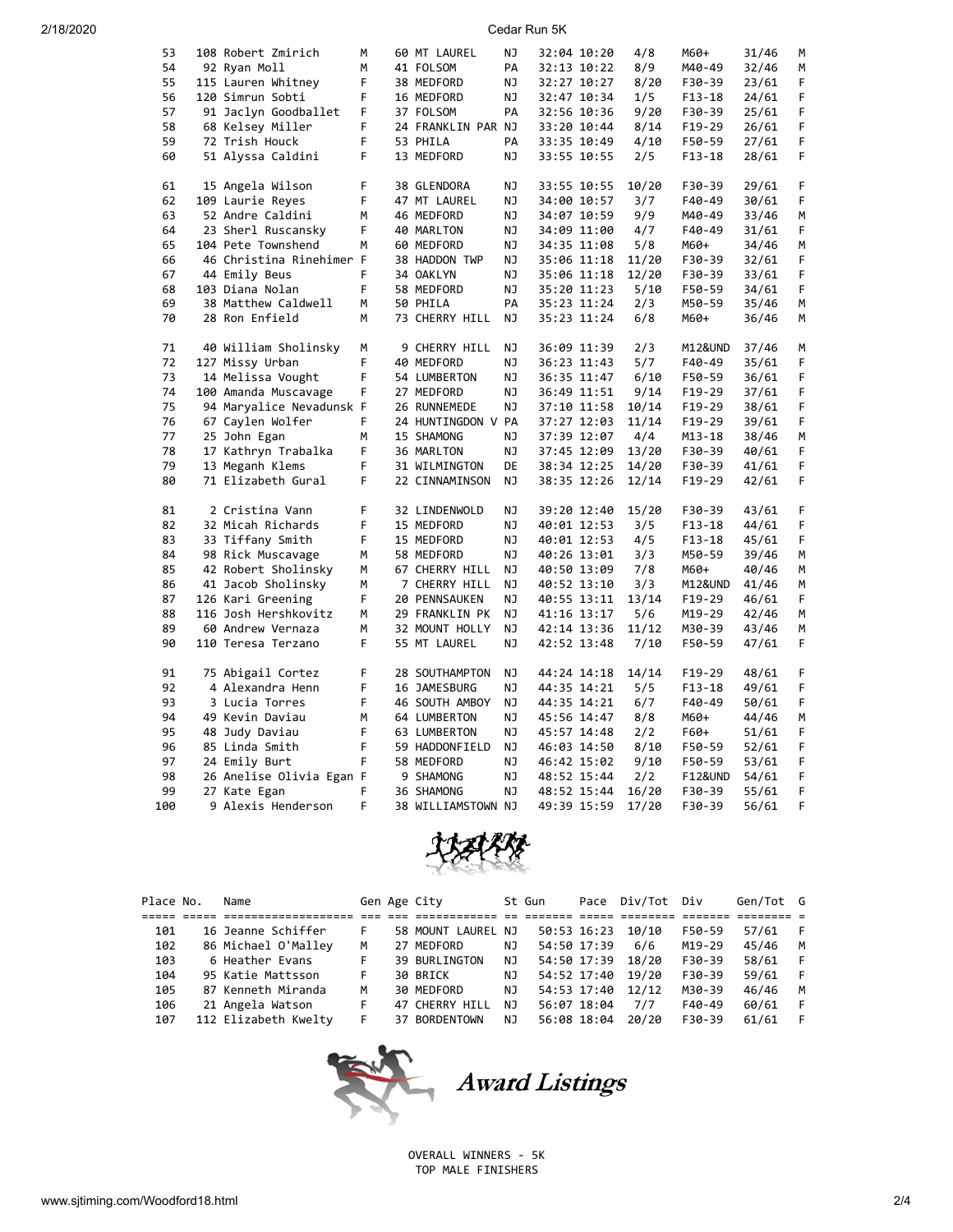### 2/18/2020 Cedar Run 5K

#### TOP 1 SCORES EACH GENDER

| Place No.    | Name              | Ag City            |     | St Time |
|--------------|-------------------|--------------------|-----|---------|
|              |                   |                    |     |         |
| $\mathbf{1}$ | 118 Shawn McBride | 28 HADDON TWP      | N J | 17:49   |
|              | 2 57 Riley Riffe  | 21 JOINT BASE M NJ |     | 18:23   |
| 3            | 102 James Lavery  | 44 MOORESTOWN      | NJ. | 20:34   |
| 4            | 58 Daniel Bacsa   | 23 JOINT BASE M NJ |     | 21:36   |
| 5.           | 70 Paul Kresloff  | 13 MOORESTOWN      | N J | 22:28   |

### TOP FEMALE FINISHERS

| Place No.     | Name                  | Ag City |                | St Time |       |
|---------------|-----------------------|---------|----------------|---------|-------|
|               |                       |         |                |         |       |
| $\mathbf{1}$  | 122 Samantha Freas    |         | 23 MEDFORD     | NJ.     | 25:01 |
| $\mathcal{P}$ | 107 Laura Finelli     |         | 12 MEDFORD     | N J     | 75:54 |
| 3             | 79 Misty Hinshillwood |         | 23 MEDFORD     | N J     | 26:13 |
| 4             | 101 Barbara Kossmann  |         | 27 CHESTEFIELD | NJ.     | 26:39 |
| 5.            | 36 Julie Weiss        |         | 29 BARRINGTON  | N J     | 27:17 |



# 5K AGE-GROUP RESULTS

MALE AGE GROUP: 1 - 12 (1 WINNER)

| Place No. | Name                 | Age City           |  | St Time |  |
|-----------|----------------------|--------------------|--|---------|--|
|           |                      |                    |  |         |  |
| 1         | 63 Paul Heck         | 12 STATEN ISLAN NY |  | 25:56   |  |
|           | 40 William Sholinsky | 9 CHERRY HILL NJ   |  | 36:09   |  |
| 3         | 41 Jacob Sholinsky   | 7 CHERRY HILL NJ   |  | 40:52   |  |
|           |                      |                    |  |         |  |

FEMALE AGE GROUP: 1 - 12 (1 WINNER)

| Place No. | Name                   | Age City   |     | St Time |
|-----------|------------------------|------------|-----|---------|
|           |                        |            |     |         |
|           | 107 Laura Finelli      | 12 MEDFORD | N J | 25:54   |
|           | 26 Anelise Olivia Egan | 9 SHAMONG  | N J | 48:52   |

MALE AGE GROUP: 13 - 18 (1 WINNER)

| Place No.     |             | Name               | Age City         |     | St Time |
|---------------|-------------|--------------------|------------------|-----|---------|
|               |             |                    |                  |     |         |
|               | $\mathbf 1$ | 70 Paul Kresloff   | 13 MOORESTOWN NJ |     | 22:28   |
| $\mathcal{P}$ |             | 105 Christian Hunt | 14 HADDON HTS    | N J | 26:98   |
| 3             |             | 123 Mathew Ewer    | 16 HAMMONTON     | N٦  | 30:14   |

FEMALE AGE GROUP: 13 - 18 (1 WINNER)

| Place No.    | Name              | Age City   |     | St Time |  |
|--------------|-------------------|------------|-----|---------|--|
|              |                   |            |     |         |  |
| $\mathbf{1}$ | 120 Simrun Sobti  | 16 MEDFORD | NJ. | 32:47   |  |
|              | 51 Alyssa Caldini | 13 MEDFORD | NJ. | 33:55   |  |
|              | 32 Micah Richards | 15 MEDFORD | N J | 40:01   |  |

MALE AGE GROUP: 19 - 29 (1 WINNER)

| Place No.     | Name             | Age City |                    | St Time |  |  |  |
|---------------|------------------|----------|--------------------|---------|--|--|--|
|               |                  |          |                    |         |  |  |  |
|               | 1 57 Riley Riffe |          | 21 JOINT BASE M NJ | 18:23   |  |  |  |
| $\mathcal{P}$ | 58 Daniel Bacsa  |          | 23 JOINT BASE M NJ | 21:36   |  |  |  |
| 3             | 90 Shawn Ewer    |          | 25 MOUNT LAUREL NJ | 28:19   |  |  |  |
|               |                  |          |                    |         |  |  |  |

FEMALE AGE GROUP: 19 - 29 (1 WINNER)

| Place No.     | Name                               | Age City       |     | St Time |
|---------------|------------------------------------|----------------|-----|---------|
|               |                                    |                |     |         |
|               | 1 79 Misty Hinshillwood            | 23 MEDFORD     | NJ. | 26:13   |
| $\mathcal{P}$ | 101 Barbara Kossmann               | 27 CHESTEFIELD | N J | 26:39   |
| 3             | 36 Julie Weiss                     | 29 BARRINGTON  | NJ  | 27:17   |
|               | MALE AGE GROUP: 30 - 39 (1 WINNER) |                |     |         |